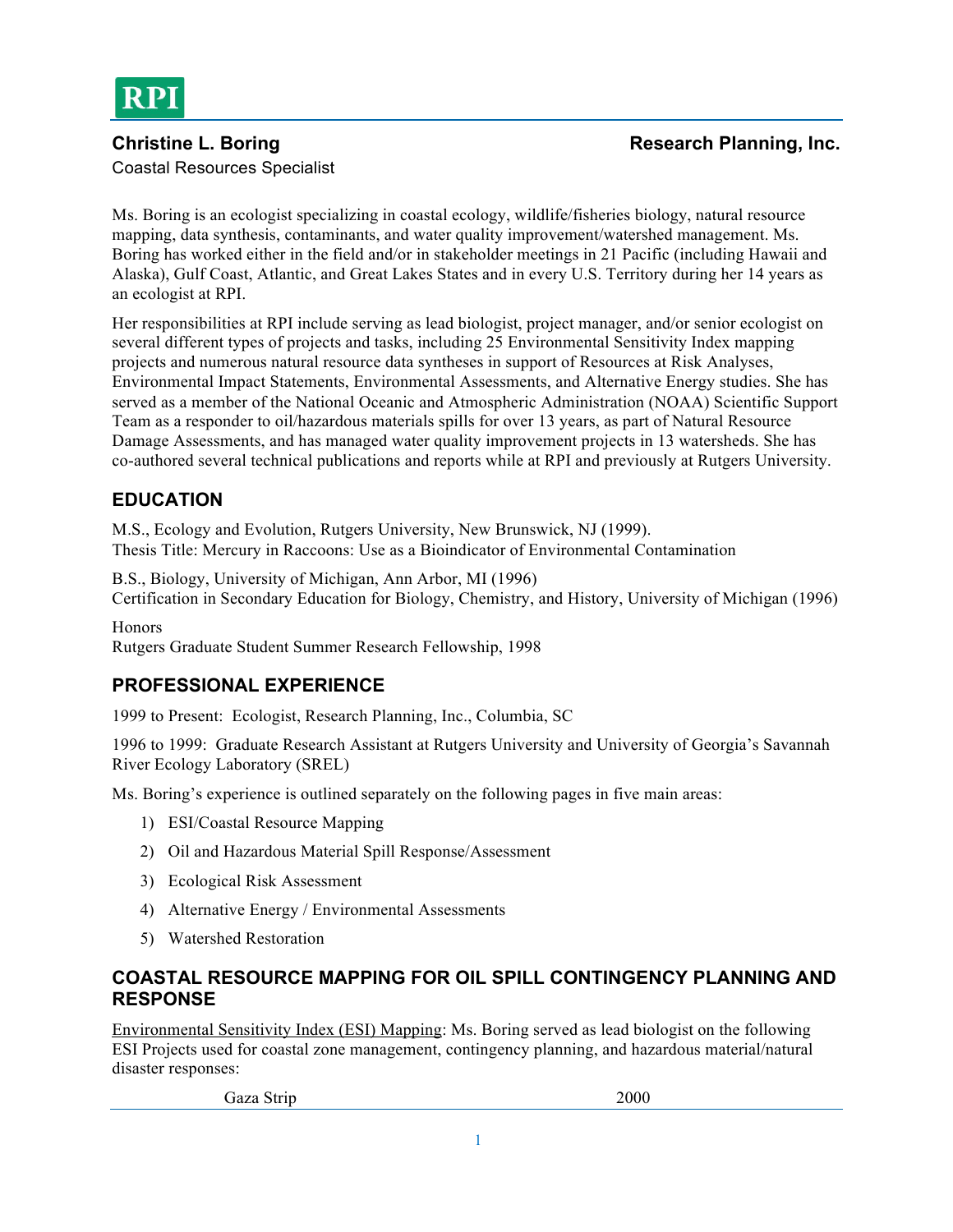# RPI

| Rhode Island                              | 2001 |
|-------------------------------------------|------|
| Connecticut                               | 2001 |
| New York/New Jersey Metropolitan Area     | 2001 |
| Hawaii including NWHI (2 volumes)         | 2001 |
| Northwest Arctic, Alaska                  | 2002 |
| Western Alaska                            | 2003 |
| American Samoa                            | 2003 |
| Bristol Bay, Alaska                       | 2004 |
| Columbia River, Ore./Wash. (supervisor)   | 2004 |
| North Slope/Chukchi Sea, Alaska           | 2005 |
| Guam (project manager)                    | 2005 |
| Northern Mariana Islands (CNMI) (manager) | 2005 |
| Virginia (2 volumes)                      | 2005 |
| Central California and MBNMS (manager)    | 2006 |
| Alabama                                   | 2007 |
| Maryland (2 volumes)                      | 2007 |
| Northern California (project manager)     | 2008 |
| Southern California                       | 2010 |
| North Carolina (3 volumes)                | 2011 |
| Florida Panhandle                         | 2012 |
| South Florida (supervisor)                | 2013 |
| Texas, Upper Coast (supervisor)           | 2013 |
| Louisiana (supervisor)                    | 2013 |
| Delaware Bay (supervisor)                 | 2014 |
|                                           |      |

Her role as lead biologist on multiple ESI projects requires extensive correspondence with biological and socio-economic resource experts from several government, university, and private agencies throughout the U.S. and abroad (including compilation efforts for the Honduras and Nicaragua ESI mapping projects). She has extensive experience in natural resources data collection and interpretation, as well as a working knowledge of Geographic Information Systems (GIS) software, particularly ArcMap and Geodatabase. Her intimate familiarity with the history of ESI mapping has resulted in her being a key player in the development of new products and tools related to the ESIs and the use of ESIs to support NOAA's core mission.

# **OIL AND HAZARDOUS MATERIALS SPILL RESPONSE/ASSESSMENT**

Emergency Response: Since 1999 Ms. Boring has been part of the Scientific Support Team to the U.S. Coast Guard provided by the National Oceanic and Atmospheric Administration (NOAA) for oil and chemical spills. She has written and edited hundreds of resources at risk analyses for oil and chemical spills, spill drills, contingency plans, natural disasters (e.g., hurricane Katrina), and natural resource damage assessments (NRDA) based on the extensive library (ESI atlases and beyond) of nearshore and offshore resource data that she has been integral in compiling.

She has provided on-scene support for the Emergency Response and Assessment and Restoration Divisions of NOAA at numerous incidents, including:

- 2011 Cedyco Manila Village pipeline leak, Bayou Dupont, Louisiana: Incident Command representative and SCAT Coordinator.
- 2010 *Deepwater Horizon*: Assisted Shoreline Cleanup Assessment Team (SCAT) Coordinator with Shoreline Treatment Recommendations (STR), Section 7 and Section 106 Consultations with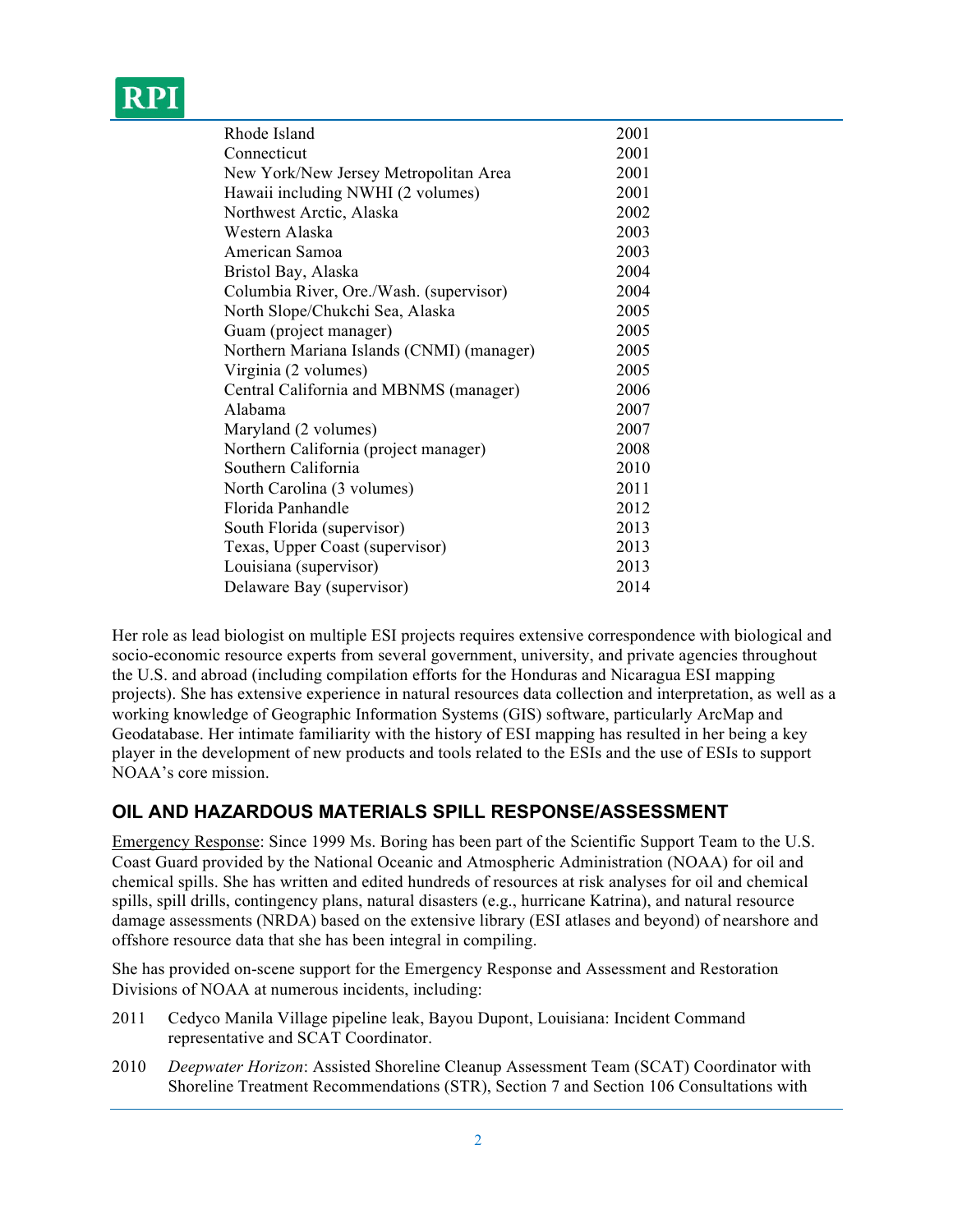

Trustees, etc. In the early weeks/months of the spill she wrote Resources at Risk for most of the shorelines and coastal resources in Texas, Louisiana, Alabama, and Florida, collected digital data and maps from various state and federal agencies to be incorporated into the Gulf Response GeoPlatform, and QA/QC'ed hundreds of SCAT field forms.

- 2010 Enbridge Pipeline, Kalamazoo River, Michigan: Incident Command representative.
- 2008 DM 932 Barge Spill, New Orleans, Louisiana: SCAT team lead.
- 2007 Mystery Spill, Puerto Rico: Incident Command representative and SCAT team member.
- 2006 Citgo, Calcasieu Lake, Louisiana: SCAT team member for the response. Team lead for the NRDA sediment and biological sampling effort.
- 2004 Sun Anchorage T/S *Torm Mary*, Port Neches, TX: SCAT team member.

Training: 2003-present: Ms. Boring has been a lecturer and instructor for ESI Mapping and Shoreline Cleanup Assessment Trainings for the last 10 years. From 2003-2013 Ms. Boring participated in ESI/SCAT training workshops in Wells, Maine, Norfolk, Virginia, Mobile, Alabama, Honolulu, Hawaii, Anchorage, Alaska, and Charleston, South Carolina. She led classes of 30+ students through the history and creation of the ESI Atlas and databases, as well as exercises using ESI maps for decision making.

Long-term Monitoring: In 2007 Ms. Boring lead a field team on three 10-day cruises in Prince William Sound, AK to revisit sites oiled during the Exxon Valdez Oil Spill. She also assisted in writing the technical report following the multi-year surveys.

#### **ECOLOGICAL RISK ASSESSMENT**

RULET: Ms. Boring worked on determining Ecological Resources at Risk as part of screening level risk assessment packages for the Remediation of Underwater Legacy Environmental Threats (RULET) program in 2011-2012. This entailed quickly identifying critical marine and coastal resources over vast areas of the Atlantic, Gulf, and Pacific Coasts at various scales.

Arctic Damage Assessment Planning: Ms. Boring worked in support of the NOAA Assessment and Restoration Division (ARD) on several tasks related to the U.S Arctic from 2010-2012. In particular, she assisted with planning and served as a group lead (birds and fish/invertebrates) in a 3-day Arctic Natural Resource Damage Assessment (NRDA) planning workshop (April 2010) and an Arctic Environmental Response Management Application (ERMA) workshop (April 2011). Deliverables included reports that required Ms. Boring to research habitats, flora, and fauna of the Alaskan Arctic as well as documenting digital and hardcopy data sets available for the state of Alaska. She also assisted with building a conceptual model for determining oil fate and effects on habitat and wildlife in the Arctic in support of NRDA planning.

Abandoned Vessels: Ms. Boring worked with the NOAA Abandoned Vessel Program on the following tasks from 2003-2008:

Derelict vessel field surveys and technical report: 2002-2004: Ms. Boring assisted in assessing potential threats to corals, seagrasses, and mangroves caused by derelict vessels in the Caribbean (Virgin Islands and Puerto Rico) and the Pacific (Guam, Commonwealth of the Northern Mariana's (CNMI)).

Review of state legislature on abandoned vessel issues (2006).

Coordination of a 3-day meeting on issues related to potential damages associated with vessel groundings in the Northwest Hawaiian Islands and annexing the Hawaii Area Contingency Plan (2006).

Technical reports on coral protocols, underwater GPS technology (2008).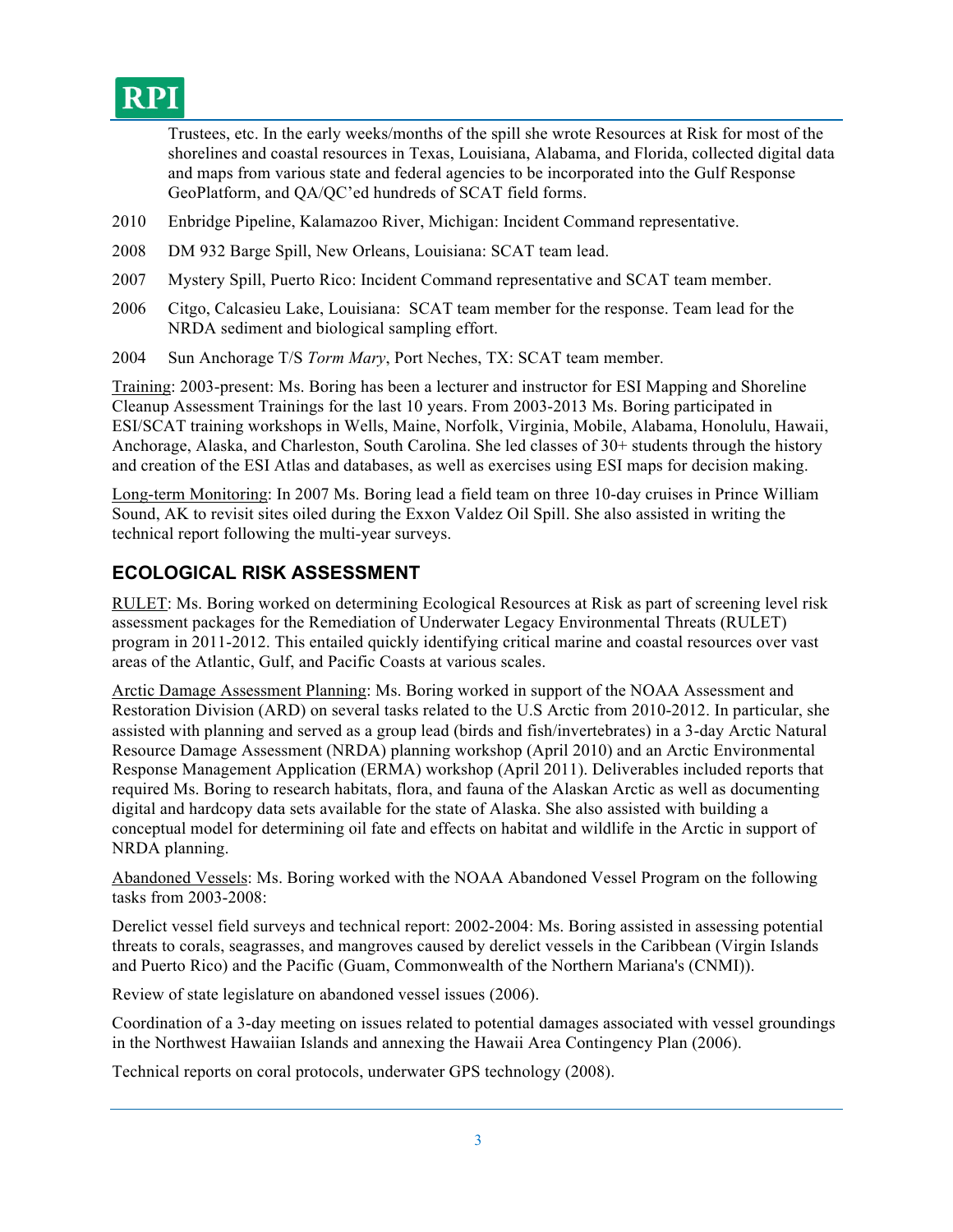Technical report detailing the response, restoration, and monitoring associated with the grounding and removal of 9 longliners in Pago Pago harbor, American Samoa (2008).

#### **ALTERNATIVE ENERGY/ ENVIRONMENTAL IMPACT STATEMENTS / ENVIRONMENTAL ASSESSMENTS**

Worldwide Synthesis of Impacts from Alternative Energy Development: In 2006-2007 Ms. Boring worked with a team of RPI and outside experts on a synthesis of worldwide literature on alternative energy for the Minerals Management Service. Her focus was on impacts of offshore wind power and other cutting edge energy technologies on avifauna.

PEIS: Ms. Boring worked with several firms on a Programmatic Environmental Impact Statement for the U.S. Coast Guard rulemaking that requires the inclusion of in-situ burning and dispersant capability in vessel and facility oil spill response plans in 2004. Under this project, she evaluated the impacts of the use of in situ burning and dispersants versus mechanical response only on marine birds, marine mammals, subsistence use, and intertidal habitats.

EA for Offloading of the USS *Mississinewa*: Ms. Boring was a co-author on the Environmental Assessment for the Offloading of USS *Mississinewa*, a World War II tanker that started leaking oil into Ulithi Lagoon, Federated States of Micronesia in 2002.

# **WATERSHED RESTORATION**

Non-Point Source Pollution Control: 2000-2013: For 13 years, Ms. Boring acted as Project Manager on 8 non-point source pollution projects in 13 South Carolina watersheds to identify and mitigate fecal coliform loading and turbidity and to implement Total Maximum Daily Loads (TMDL). These projects required an ability to generate partnerships with local community members, as well as plan and run informational meetings with local stakeholders and federal/state partners to encourage landowners to implement Best Management Practices (BMPs) on their properties in order to reduce non-point source pollution into their watersheds.

# **SELECTED PUBLICATIONS**

- Beckham, K.R., C.L. Boring, and M. White. 2012. Turning analysis into action: Targeting likely sources of watershed impairment ArcUser. Spring 2012:16-19.
- Boring, C.L. and I.J. Zelo. 2008. Abandoned small vessels: state perspectives on a nationwide issue. Proc. 2008 International Oil Spill Conference, American Petroleum Institute, Wash., D.C.
- Lord, C.G. and J. Michel. 2003. Conceptual models for assessing the risk of seafood tainting during oil spills. Proc. 2003 International Oil Spill Conference, American Petroleum Institute, Wash., D.C., 6 pp.
- Lord-Boring, C., I.J. Zelo, Z.J. Nixon. 2004. Abandoned vessels: impacts to coral reefs, seagrass, and mangroves in the U.S. Caribbean and Pacific territories with implications for removal. Marine Technology Society Journal 38(3): 25-34.
- Michel, J., C. Boring, J. Tarpley, G. Shigenaka, and F. Csulak. 2011. SCAT: Improving the process, training, tools, data management, and products. Proc. 2011 International Oil Spill Conference, American Petroleum Institute, Wash., D.C.
- Michel, J., C. Boring, and C. Locke. 2008. Rapid assessment protocols for small vessel groundings. Proc. 2008 International Oil Spill Conference, American Petroleum Institute, Washington, D.C.